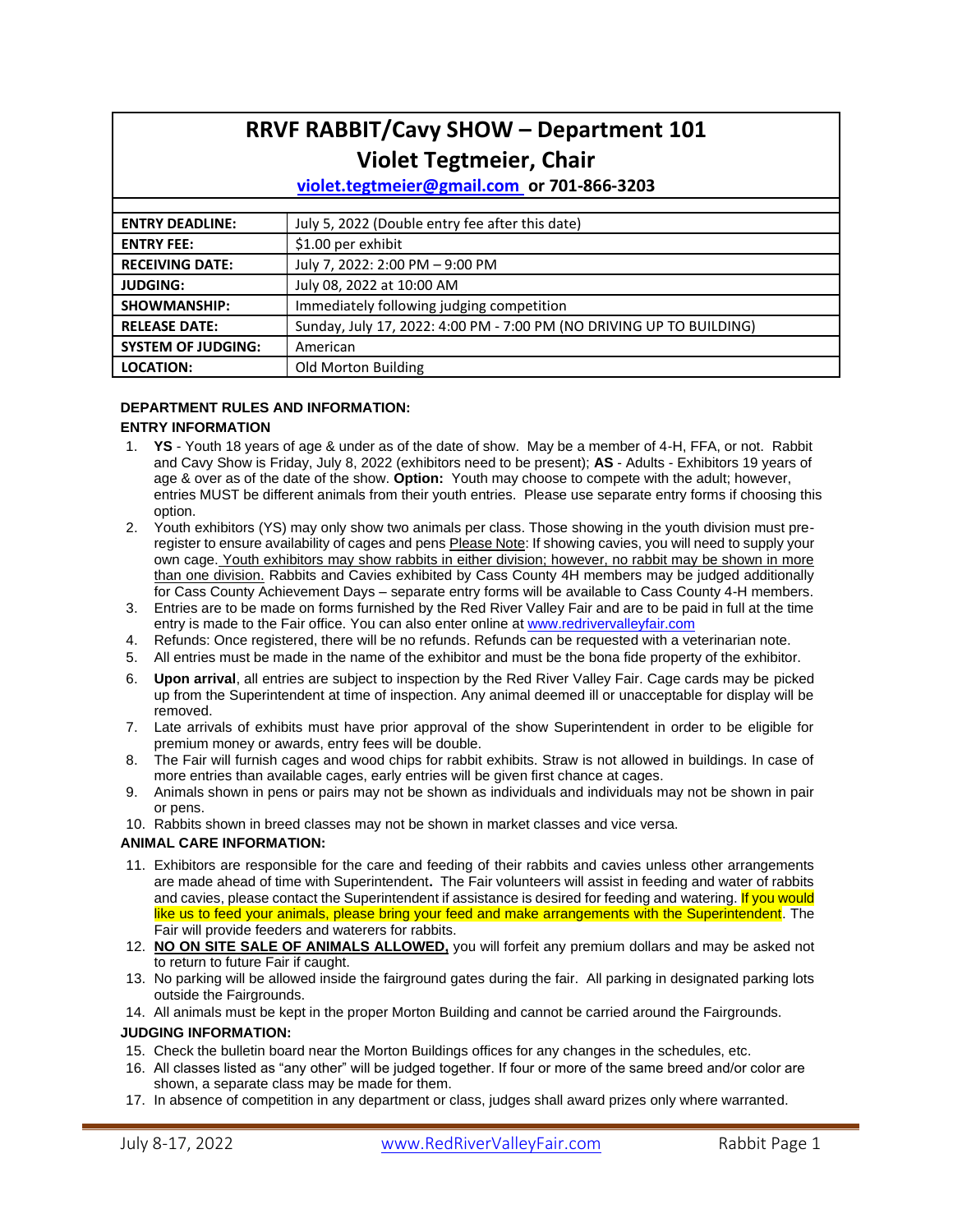- 18. Inferior animals not true to breed will be disqualified from judging.
- 19. Stickers may be used in place of Ribbons.

# **END OF FAIR:**

- 20. Animals that leave before release time without prior approval by the show Superintendent will forfeit premiums
- 21. Premium checks will be mailed within 45 days from the close of the Fair.

# **AWARDS:**

Standard Premiums for Rabbit and Cavy departments (unless otherwise specified): Blue -\$3.00; Red - \$2.00; White - \$1.00

- Ribbons to Division/Breed Champions
- Grand Champion (youth & adults): \$5.00 & Rosette
- Reserve Champion (youth & adult): \$4.00 & Rosette

**Six-Class Rabbits**: These are rabbits that, due to their size as adults, have intermediate age class (6-8 months of age). **DIVISIONS:** 

| .טויט | 1 vuu 1 | nuun |                                          |
|-------|---------|------|------------------------------------------|
|       | 101     | 201  | American                                 |
|       | 102     | 202  | Angora: Giant                            |
|       | 103     | 203  | <b>Beveren</b>                           |
|       | 104     | 204  | Californian                              |
|       | 105     | 205  | D'Argent: Brun, Champagne, or Crème      |
|       | 106     | 206  | <b>Checkered Giant</b>                   |
|       | 107     | 207  | Chinchilla: American or Giant            |
|       | 108     | 208  | Cinnamon                                 |
|       | 109     | 209  | <b>Flemish Giant</b>                     |
|       | 110     | 210  | Lop: English or French                   |
|       | 111     | 211  | New Zealand                              |
|       | 112     | 212  | Palomino                                 |
|       | 113     | 213  | Satin                                    |
|       | 114     | 214  | Silver Fox                               |
|       | 115     | 215  | Any other Purebred                       |
|       | 116     |      | Any 6-class crossbreed (YOUTH SHOW ONLY) |
|       |         |      |                                          |

# **CLASS**

- 1. Senior Buck over 8 months
- 
- 2. Senior Doe
- 3. Junior Buck under 6 months
- 4. Junior Doe
- 5. Intermediate Buck 6 8 months
- 6. Intermediate Doe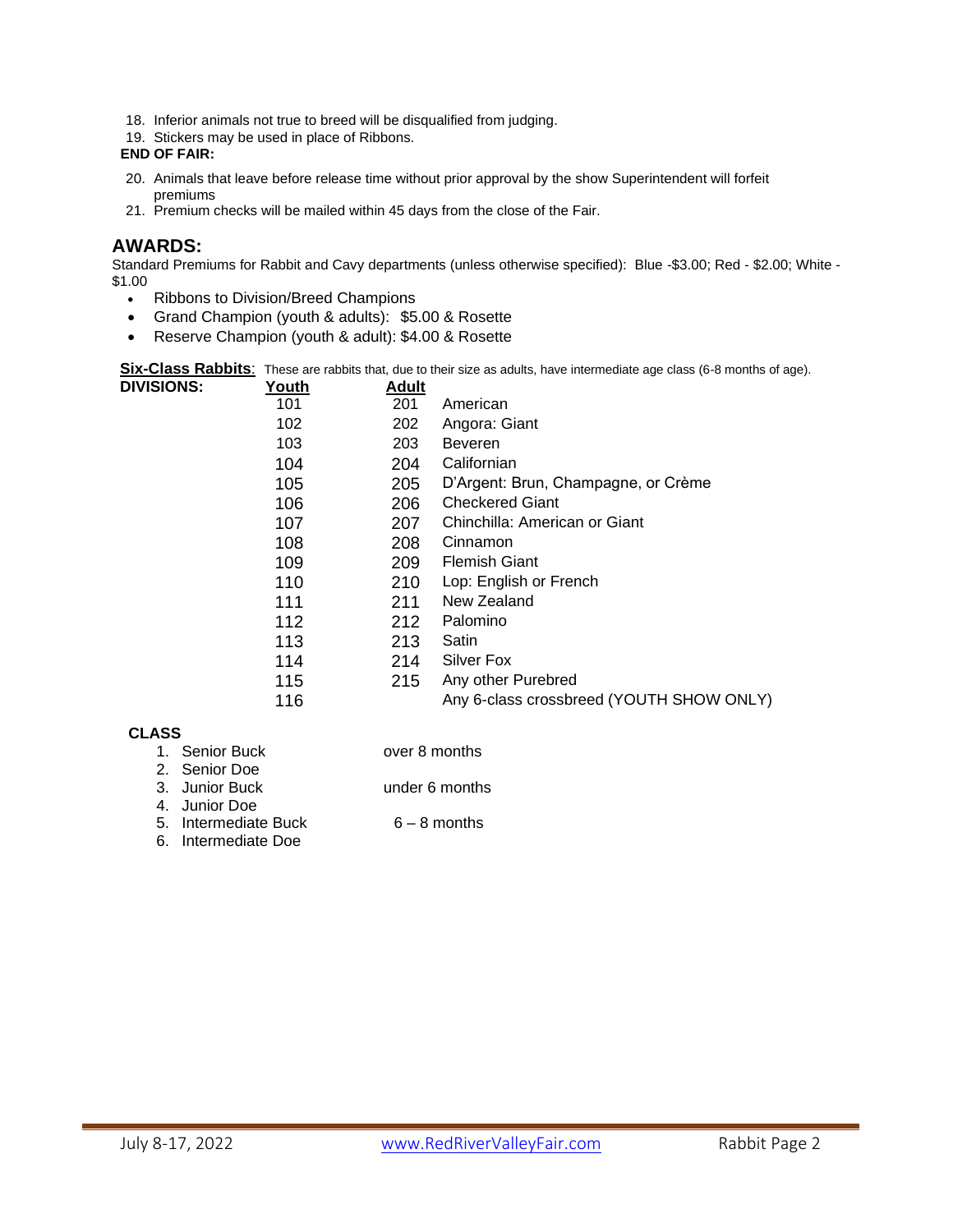|                   |              |       | Four-Class Rabbits: These rabbits are smaller as adults, and don't have intermediate age. |
|-------------------|--------------|-------|-------------------------------------------------------------------------------------------|
| <b>DIVISIONS:</b> | <u>Youth</u> | Adult |                                                                                           |
|                   | 121          | 221   | American Sable                                                                            |
|                   | 122          | 222   | Angora: English, French, or Satin                                                         |
|                   | 123          | 223   | <b>Belgian Hare</b>                                                                       |
|                   | 124          | 224   | <b>Britannia Petite</b>                                                                   |
|                   | 125          | 225   | Chinchilla: Standard                                                                      |
|                   | 126          | 226   | Dutch                                                                                     |
|                   | 127          | 227   | <b>English Spot</b>                                                                       |
|                   | 128          | 228   | <b>Florida White</b>                                                                      |
|                   | 129          | 229   | <b>Fuzzy Lop</b>                                                                          |
|                   | 130          | 230   | Harlequin                                                                                 |
|                   | 131          | 231   | Havana                                                                                    |
|                   | 132          | 232   | Himalayan                                                                                 |
|                   | 133          | 233   | Hotot: Blancde, or Dwarf                                                                  |
|                   | 134          | 234   | Jersey Wooly                                                                              |
|                   | 135          | 235   | Lilac                                                                                     |
|                   | 136          | 236   | Lionhead                                                                                  |
|                   | 137          | 237   | Lop: Holland, or Mini                                                                     |
|                   | 138          | 238   | <b>Netherland Dwarf</b>                                                                   |
|                   | 139          | 239   | Papillon: Dwarf                                                                           |
|                   | 140          | 240   | Polish                                                                                    |
|                   | 141          | 241   | Rex: Standard, or mini                                                                    |
|                   | 142          | 242   | Rhinelander                                                                               |
|                   | 143          | 243   | Silver                                                                                    |
|                   | 144          | 244   | <b>Silver Marten</b>                                                                      |
|                   | 145          | 245   | Tan                                                                                       |
|                   | 146          | 246   | Thrianta                                                                                  |
|                   | 147          | 247   | Any other Purebred                                                                        |
|                   | 148          |       | Any 4-Class Crossbred (YOUTH ONLY)                                                        |
|                   |              |       |                                                                                           |

# **CLASS**

| 1. Senior Buck |                |
|----------------|----------------|
| 2. Senior Doe  | over 6 months  |
| 3. Junior Buck |                |
| 4. Junior Doe  | under 6 months |

**MARKET RABBITS**: Market class rabbits must meet breed standards. They may not be shown in any breed division listed above. Market rabbits are judged on meat or fur/wool quality.

| <b>DIVISIONS:</b> | Youth | Adult |                                  |
|-------------------|-------|-------|----------------------------------|
|                   | 151   | 251   | Market Rabbit – meat quality     |
|                   | 152   | 252   | Market Rabbit – fur/wool quality |

# **CLASS**

- 1. Individual fryers: 3-5 pounds and up to 10 weeks
- 2. Pen of three small fryers: 3-5 lbs. and up to ten weeks (must be the same breed and variety)
- 3. Individual large fryer: 5-8 pounds and under 6 months,
- 4. Individual stewer: more than 7 pounds and under 6 months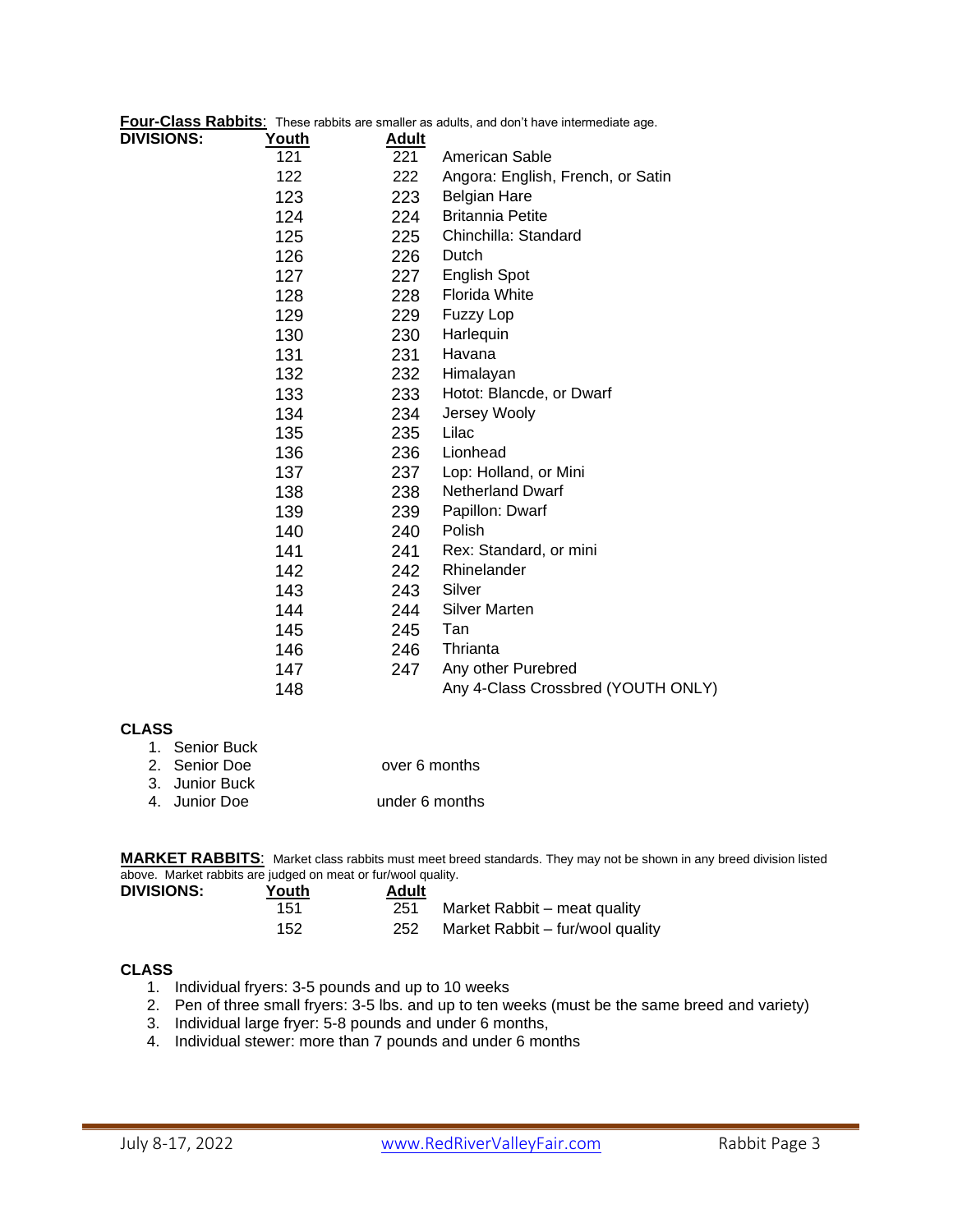# **DIVISION 153: YOUTH RABBIT SHOWMANSHIP (No entry fee or premium)**

- 4-H dress code is not necessary.
- Exhibitor age as of date of show.

# **CLASS:**

- 1. Youngster (under 8 years)
- 2. Junior (8-10 years)
- 3. Intermediate (11-14 years)
- 4. Senior (15-19 years)

#### **DIVISION 253: ADULT RABBIT SHOWMANSHIP (No entry fee or premium) CLASS:**

1. Adult (19 & over)

# **DIVISION 301: Youth Guinea Pigs (Cavies) (No entry fee or premium) CLASS:**

- **1.** Youngster (Under 8 years)
- **2.** Junior (8-10 years)
- **3.** Intermediate (11-14 years)
- **4.** Senior (15-19 years)

# **DIVISION 601: Adult Guinea Pigs (Cavies) (No entry fee or premium)**

### **CLASS:**

1. Adult (19 & over)

# **FAMILY FUN CONTEST OPEN TO EVERYONE**

# INFORMATION:

- Arrive at the Old Morton Building at the time of the events and partake in these fun contests
- Open to everyone of all ages
- Located at the Old Morton Building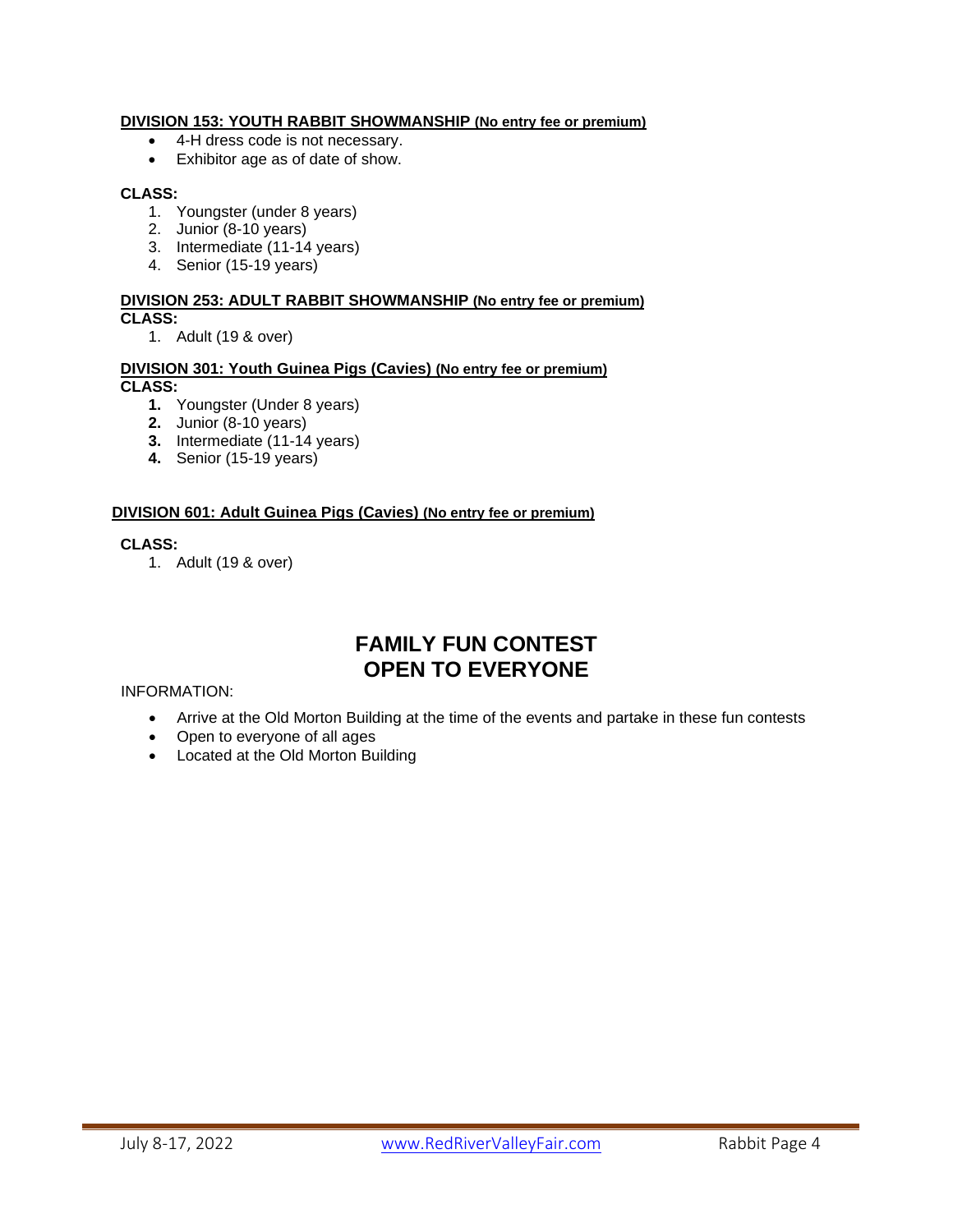# **RED RIVER VALLEY FAIR**

Entry Form & Exhibitor Fees Due July 1, 2021 After July 1, 2021 – Enter @ Double the Fees **Mail To: Red River Valley Fair – Livestock**

# **1805 Main Avenue West, West Fargo, ND 58078**

**Email: emily@redrivervalleyfair.com**

**RABBITS & SMALL ANIMAL ENTRY FORM**

| <b>Printed Name of Exhibitor</b> |                   |    |    |
|----------------------------------|-------------------|----|----|
| <b>Street or Box #</b>           |                   |    |    |
| City, State, Zip                 |                   |    |    |
| <b>Phone</b>                     | <b>Cell</b>       |    |    |
| E-mail                           |                   |    |    |
| Date of Birth                    | <b>Age Group:</b> | YS | AS |

| Dept. #                                                                                                                                                                                                                                                                                                                                                                                                                                                                                                                                                                                                                         | Div. $#$ | Class # | <b>Kind of Animal</b> |                         | Variety (color) |    |
|---------------------------------------------------------------------------------------------------------------------------------------------------------------------------------------------------------------------------------------------------------------------------------------------------------------------------------------------------------------------------------------------------------------------------------------------------------------------------------------------------------------------------------------------------------------------------------------------------------------------------------|----------|---------|-----------------------|-------------------------|-----------------|----|
|                                                                                                                                                                                                                                                                                                                                                                                                                                                                                                                                                                                                                                 |          |         |                       |                         |                 | \$ |
|                                                                                                                                                                                                                                                                                                                                                                                                                                                                                                                                                                                                                                 |          |         |                       |                         |                 | \$ |
|                                                                                                                                                                                                                                                                                                                                                                                                                                                                                                                                                                                                                                 |          |         |                       |                         |                 | \$ |
|                                                                                                                                                                                                                                                                                                                                                                                                                                                                                                                                                                                                                                 |          |         |                       |                         |                 | \$ |
|                                                                                                                                                                                                                                                                                                                                                                                                                                                                                                                                                                                                                                 |          |         |                       |                         |                 | \$ |
|                                                                                                                                                                                                                                                                                                                                                                                                                                                                                                                                                                                                                                 |          |         |                       |                         |                 | \$ |
| This form may be photocopied!                                                                                                                                                                                                                                                                                                                                                                                                                                                                                                                                                                                                   |          |         |                       |                         |                 |    |
| <b>Read and Sign:</b><br>I, the undersigned will not hold the Red River Valley Fair Association responsible<br>for any accidents, damages or loss to personal property or livestock. I have read<br>and understand, and in consideration for being permitted to exhibit at the event,<br>agree and consent to abide by the rules of competition, including International<br>Association of Fairs and Expos (IAFE) National Code of Show Ring Ethics as<br>stated in the premium list of this event. I understand that photos may be taken of<br>myself or my exhibit during the Red River Valley Fair. These photos may be used |          |         |                       | <b>Total Entry Fees</b> | \$              |    |

#### in any media and the website for promotion of the Red River Valley Fair. *FOR THE PROTECTION OF YOUR HERD & THE FAIR:*

*I understand, in the event that a breakout of a virus was to occur at the Fair, the State Vet may or could quarantine all animals on the grounds.* 

**Total Fees \$**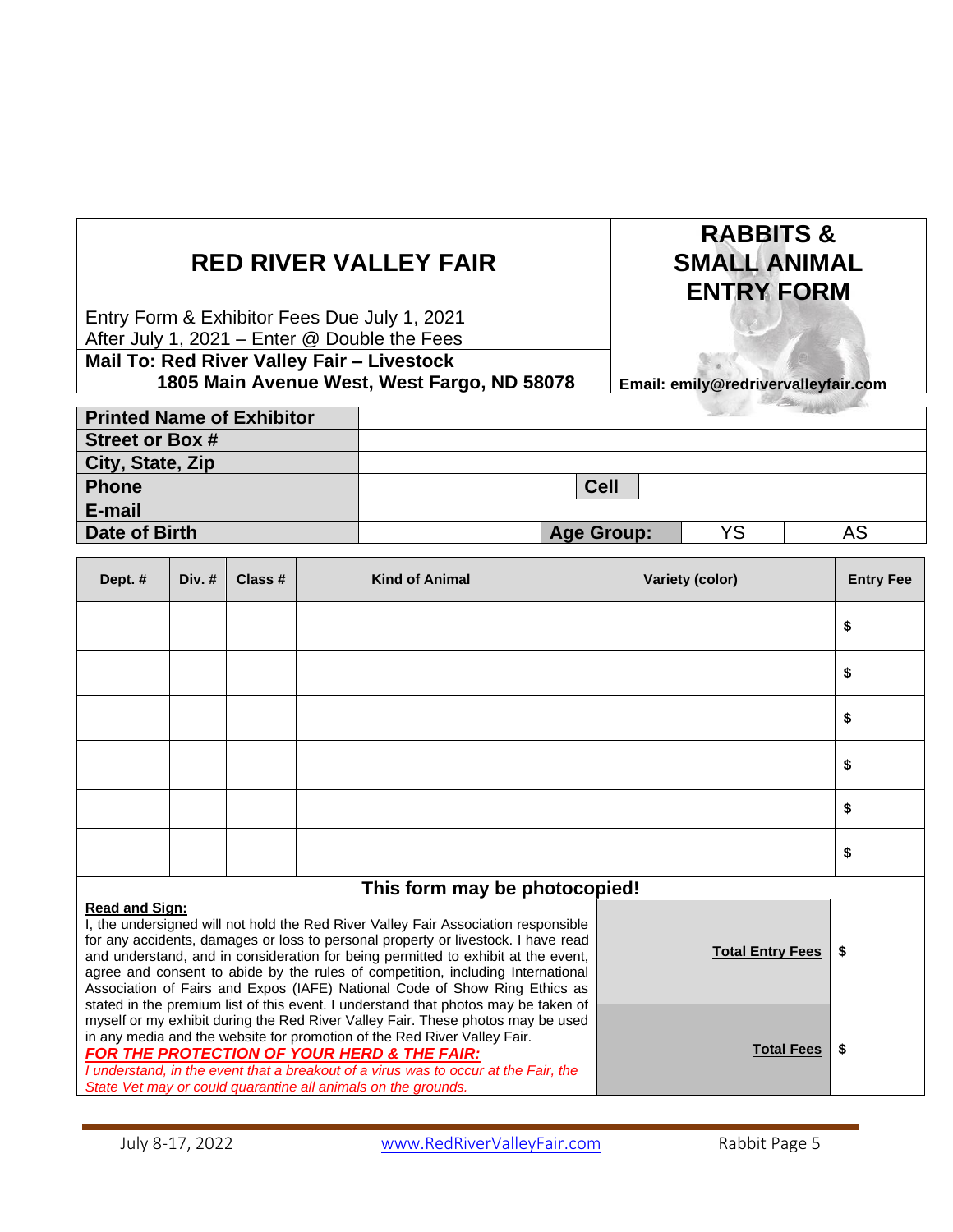| <b>Exhibitor Signature:</b> |                                           |         |                       |       | Date:           |  |                  |
|-----------------------------|-------------------------------------------|---------|-----------------------|-------|-----------------|--|------------------|
|                             | <b>Parent Signature:</b><br>(if under 18) |         |                       | Date: |                 |  |                  |
| Dept. #                     | Div. #                                    | Class # | <b>Kind of Animal</b> |       | Variety (color) |  | <b>Entry Fee</b> |
|                             |                                           |         |                       |       |                 |  |                  |
|                             |                                           |         |                       |       |                 |  | \$               |
|                             |                                           |         |                       |       |                 |  | \$               |
|                             |                                           |         |                       |       |                 |  | \$               |
|                             |                                           |         |                       |       |                 |  | \$               |
|                             |                                           |         |                       |       |                 |  | \$               |
|                             |                                           |         |                       |       |                 |  | \$               |
|                             |                                           |         |                       |       |                 |  | \$               |
|                             |                                           |         |                       |       |                 |  | \$               |
|                             |                                           |         |                       |       |                 |  | \$               |
|                             |                                           |         |                       |       |                 |  | \$               |
|                             |                                           |         |                       |       |                 |  | \$               |
|                             |                                           |         |                       |       |                 |  | \$               |
|                             |                                           |         |                       |       |                 |  | \$               |
|                             |                                           |         |                       |       |                 |  | $\pmb{\$}$       |
|                             |                                           |         |                       |       |                 |  | \$               |
|                             |                                           |         |                       |       |                 |  | \$               |
|                             |                                           |         |                       |       |                 |  | \$               |
|                             |                                           |         |                       |       |                 |  | \$               |